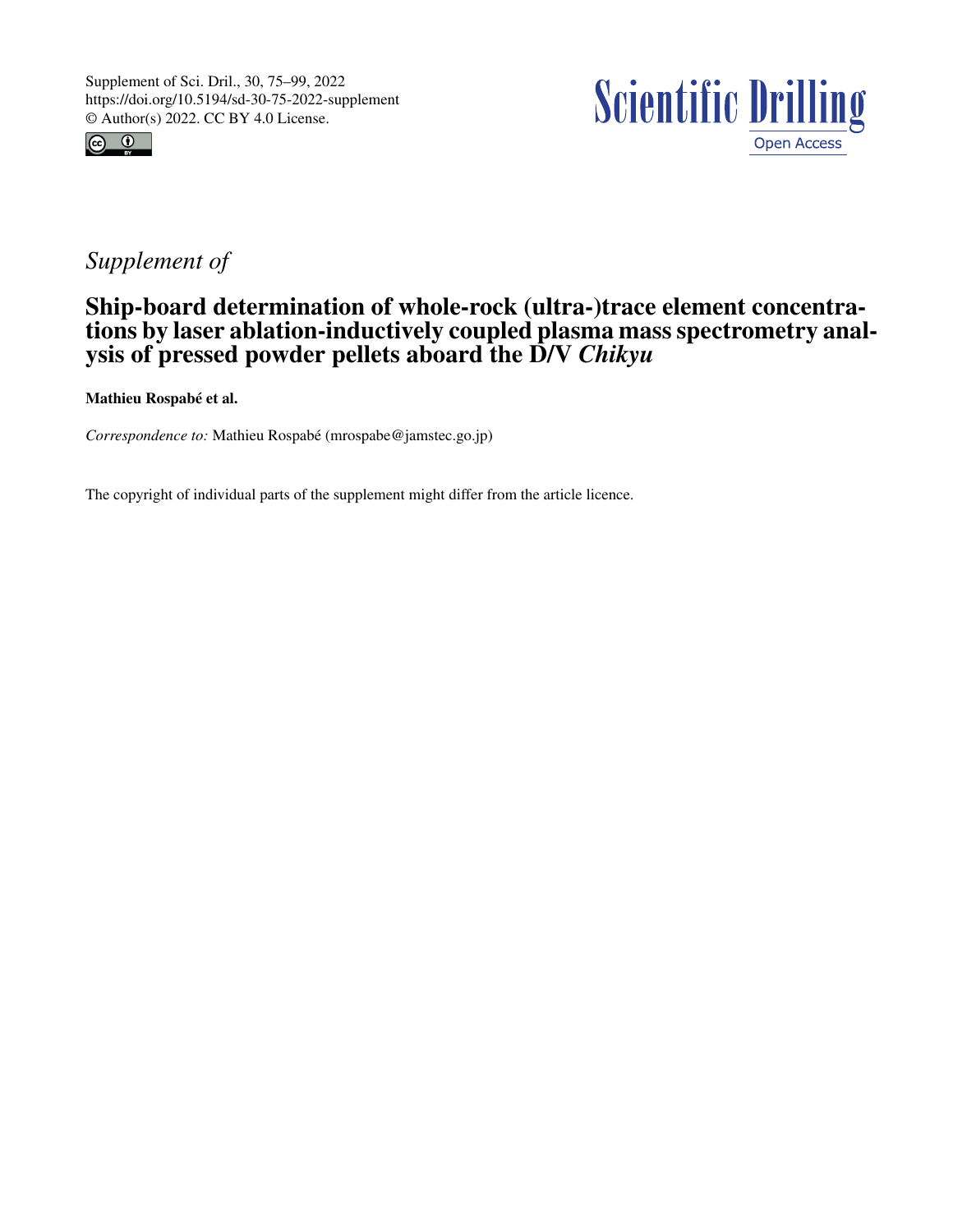|           | CM1A-6Z-2, 12-17 cm |                |        |       | CM1A-18Z-1, 26-33 cm |                |        |        | CM1A-25Z-4, 50-59 cm |                |        |        | CM1A-41Z-2, 0-6 cm |                |        |        |
|-----------|---------------------|----------------|--------|-------|----------------------|----------------|--------|--------|----------------------|----------------|--------|--------|--------------------|----------------|--------|--------|
|           | $RV^*$              | Mean $(n = 5)$ | SD     | % RSD | $RV^*$               | Mean $(n = 5)$ | SD     | % RSD  | $RV^*$               | Mean $(n = 6)$ | SD     | % RSD  | $RV^*$             | Mean $(n = 6)$ | SD     | % RSD  |
| Li        | 1,75                | 1,49           | 0,215  | 14,5% | 1,65                 | 1,59           | 0,132  | 8,4%   | 0,669                | 0,628          | 0,0306 | 4,9%   | 0,748              | 0.686          | 0,167  | 24,3%  |
| <b>Sc</b> | 44,5                | 39,7           | 2,57   | 6,5%  | 14,5                 | 15,7           | 1,65   | 10,5%  | 40, 9                | 40,8           | 2,78   | 6,8%   | 51,0               | 43,9           | 3,17   | 7,2%   |
| Ti        | 1202                | 1024           | 61,5   | 6,0%  | 420                  | 415            | 140    | 33,7%  | 2834                 | 2767           | 579    | 20,9%  | 1648               | 1394           | 81,6   | 5,9%   |
| V         | 112                 | 117            | 9,20   | 7,9%  | 46,2                 | 48,6           | 18,0   | 36,9%  | 171                  | 198            | 15,8   | 8,0%   | 158                | 173            | 12,3   | 7,1%   |
| Cr        | 1122                | 1085           | 113    | 10,4% | 733                  | 745            | 233    | 31,2%  | 565                  | 522            | 49,0   | 9,4%   | 391                | 386            | 38,3   | 9,9%   |
| Mn        | $n.a.**$            | 547            | 47,4   | 8,7%  | $n.a.**$             | 265            | 39,8   | 15,0%  | $n.a.**$             | 764            | 65,3   | 8,5%   | $n.a.**$           | 976            | 51,0   | 5,2%   |
| Co        | 30,9                | 31,0           | 3,63   | 11,7% | 12,9                 | 13,2           | 1,53   | 11,7%  | 41,5                 | 42,9           | 3,72   | 8,7%   | 41,9               | 46,7           | 5,70   | 12,2%  |
| Ni        | 209                 | 201            | 25,4   | 12,6% | 95,9                 | 100            | 14,2   | 14,2%  | 160                  | 170            | 16,4   | 9,7%   | 128                | 146            | 15,1   | 10,4%  |
| Cu        | 151                 | 151            | 22,0   | 14,6% | 66,7                 | 55,4           | 5,96   | 10,8%  | 97,5                 | 101            | 10, 9  | 10,8%  | 121                | 136            | 29,6   | 21,8%  |
| Zn        | 18,9                | 18,0           | 2,88   | 15,9% | 7,48                 | 6,87           | 1,59   | 23,2%  | 17,1                 | 13,7           | 3,22   | 23,5%  | 24,8               | 31,3           | 6,50   | 20,8%  |
| Ga        | $n.a.**$            | 9,90           | 1,16   | 11,7% | $n.a.**$             | 8,99           | 0,745  | 8,3%   | $n.a.**$             | 7,19           | 0,462  | 6,4%   | $n.a.**$           | 9,85           | 0,727  | 7,4%   |
| <b>Rb</b> | 0,685               | 0,628          | 0, 103 | 16,4% | 1,02                 | 0,974          | 0,0925 | 9,5%   | 0,137                | 0,130          | 0,0236 | 18,2%  | 0,0570             | 0,0555         | 0,0170 | 30,6%  |
| Sr        | 174                 | 158            | 15,7   | 9,9%  | 174                  | 189            | 21,6   | 11,5%  | 189                  | 221            | 10,4   | 4,7%   | 137                | 138            | 8,12   | 5,9%   |
| ΙY        | 4,24                | 4,12           | 0,299  | 7,2%  | 1,07                 | 1,19           | 0,377  | 31,6%  | 7,46                 | 8,69           | 1,23   | 14,2%  | 6,42               | 6, 12          | 0,480  | 7,8%   |
| Zr        | 2,93                | 2,55           | 0,173  | 6,8%  | 1,27                 | 1,06           | 0,144  | 13,6%  | 5,80                 | 6,13           | 0,902  | 14,7%  | 3, 12              | 2,68           | 0,196  | 7,3%   |
| <b>Nb</b> | 0,0280              | 0,0064         | 0,0012 | 19,6% | 0,0230               | 0,009          | 0,0046 | 50,5%  | 0,0700               | 0,0680         | 0,0116 | 17, 1% | 0,0150             | 0,0068         | 0,0016 | 22,9%  |
| Cs        | 0,286               | 0,240          | 0,0537 | 22,4% | 0,813                | 0,756          | 0,0604 | 8,0%   | 0,0540               | 0,0484         | 0,0243 | 50,2%  | 0,0220             | 0,0331         | 0,0021 | 6,3%   |
| Ba        | 8,54                | 8,08           | 0,751  | 9,3%  | 5,31                 | 5,78           | 0,370  | 6,4%   | 2,09                 | 2,40           | 0,0882 | 3,7%   | 2,54               | 2,91           | 0,109  | 3,8%   |
| La        | 0,149               | 0,135          | 0,0103 | 7,6%  | 0,0840               | 0,0877         | 0,0126 | 14,4%  | 0,346                | 0,322          | 0,0321 | 10,0%  | 0,162              | 0,154          | 0,0098 | 6,3%   |
| Ce        | 0,513               | 0,517          | 0,0371 | 7,2%  | 0,244                | 0,261          | 0,0268 | 10,3%  | 1,06                 | 1,14           | 0,147  | 12,9%  | 0,591              | 0,667          | 0,0367 | 5,5%   |
| Pr        | 0, 117              | 0, 112         | 0,0063 | 5,6%  | 0,0400               | 0,0425         | 0,0086 | 20, 1% | 0,221                | 0,239          | 0,0300 | 12,6%  | 0,143              | 0,143          | 0,0100 | 7,0%   |
| Nd        | 0,766               | 0,730          | 0,0356 | 4,9%  | 0,242                | 0,261          | 0,0548 | 21,0%  | 1,41                 | 1,54           | 0,204  | 13,2%  | 0,996              | 0,995          | 0,0429 | 4,3%   |
| Sm        | 0,370               | 0,355          | 0,0164 | 4,6%  | 0,108                | 0,121          | 0,0255 | 21,1%  | 0,645                | 0,701          | 0, 116 | 16,5%  | 0,527              | 0,511          | 0,0501 | 9,8%   |
| Eu        | 0,249               | 0,234          | 0,0074 | 3,2%  | 0, 117               | 0, 119         | 0,0084 | 7,1%   | 0,355                | 0,386          | 0,0476 | 12,3%  | 0,326              | 0,318          | 0,0200 | 6,3%   |
| Gd        | 0,612               | 0,597          | 0,0469 | 7,9%  | 0,164                | 0, 159         | 0,0410 | 25,7%  | 1,03                 | 1, 15          | 0,182  | 15,8%  | 0,892              | 0,824          | 0,0695 | 8,4%   |
| Tb        | 0,116               | 0, 105         | 0,0064 | 6,1%  | 0,0290               | 0,0315         | 0,0097 | 30,9%  | 0,193                | 0,214          | 0,0367 | 17, 1% | 0,171              | 0, 145         | 0,0176 | 12, 1% |
| Dy        | 0,761               | 0,735          | 0,0528 | 7,2%  | 0,188                | 0,213          | 0,0719 | 33,7%  | 1,30                 | 1,49           | 0,208  | 13,9%  | 1, 14              | 1,05           | 0,111  | 10,6%  |
| Ho        | 0,161               | 0,156          | 0,0058 | 3,7%  | 0,0390               | 0,0439         | 0,0145 | 32,9%  | 0,278                | 0,325          | 0,0465 | 14,3%  | 0,244              | 0,225          | 0,0184 | 8,2%   |
| Er        | 0,446               | 0,419          | 0,0313 | 7,5%  | 0,108                | 0,123          | 0,0447 | 36,3%  | 0,795                | 0,906          | 0,114  | 12,6%  | 0,679              | 0,633          | 0,0462 | 7,3%   |
| Tm        | 0,0620              | 0,0591         | 0,0020 | 3,4%  | 0,0150               | 0,0179         | 0,0051 | 28,3%  | 0, 118               | 0,137          | 0,0205 | 15,0%  | 0,0940             | 0,0926         | 0,0088 | 9,5%   |
| Yb        | 0,386               | 0,360          | 0,0317 | 8,8%  | 0,0940               | 0, 111         | 0,0281 | 25,3%  | 0,744                | 0,822          | 0,0905 | 11,0%  | 0,592              | 0,530          | 0,0684 | 12,9%  |
| Lu        | 0,0540              | 0,0508         | 0,0045 | 8,9%  | 0,0130               | 0,0135         | 0,0029 | 21,2%  | 0, 112               | 0,121          | 0,0117 | 9,6%   | 0,0860             | 0,0776         | 0,0058 | 7,5%   |
| Hf        | 0,147               | 0,135          | 0,0043 | 3,2%  | 0,0490               | 0,0439         | 0,0032 | 7,2%   | 0,250                | 0,282          | 0,0469 | 16,7%  | 0,174              | 0,158          | 0,0127 | 8,0%   |
| Ta        | 0,0160              | 0,0014         | 0,0006 | 47,0% | 0,0110               | 0,0006         | 0,0004 | 66,0%  | 0,0170               | 0,0051         | 0,0007 | 13,7%  | 0,0080             | 0,0021         | 0,0020 | 97, 1% |
| Pb        | 0,161               | 0,100          | 0,0209 | 20,8% | 0,0990               | 0,124          | 0,0540 | 43,7%  | 0,0820               | 0,0630         | 0,0159 | 25,3%  | 0, 116             | 0,127          | 0,0465 | 36,6%  |
| Th        | 0,0020              | 0,0007         | 0,0004 | 62,4% | 0,0020               | 0,0013         | 0,0009 | 65,0%  | 0,0090               | 0,0086         | 0,0020 | 23,2%  | 0,0020             | 0,0009         | 0,0005 | 55,8%  |
| U         | 0.0010              | 0.0019         | 0,0012 | 65,6% | 0,0010               | 0,0026         | 0,0013 | 50,4%  | 0,0040               | 0.0029         | 0,0012 | 42.8%  | 0,0010             | 0,0010         | 0.0007 | 75, 1% |

**Trace element concentrations in the four studied gabbros from the Oman Drilling Project CM cores (LA-ICP-MS D/V** *Chikyu* **and replicate analyses following Leg 3)**

\* replicate values acquired by solution analyses by ICP-MS at the University of Southampton

\*\* not analysed